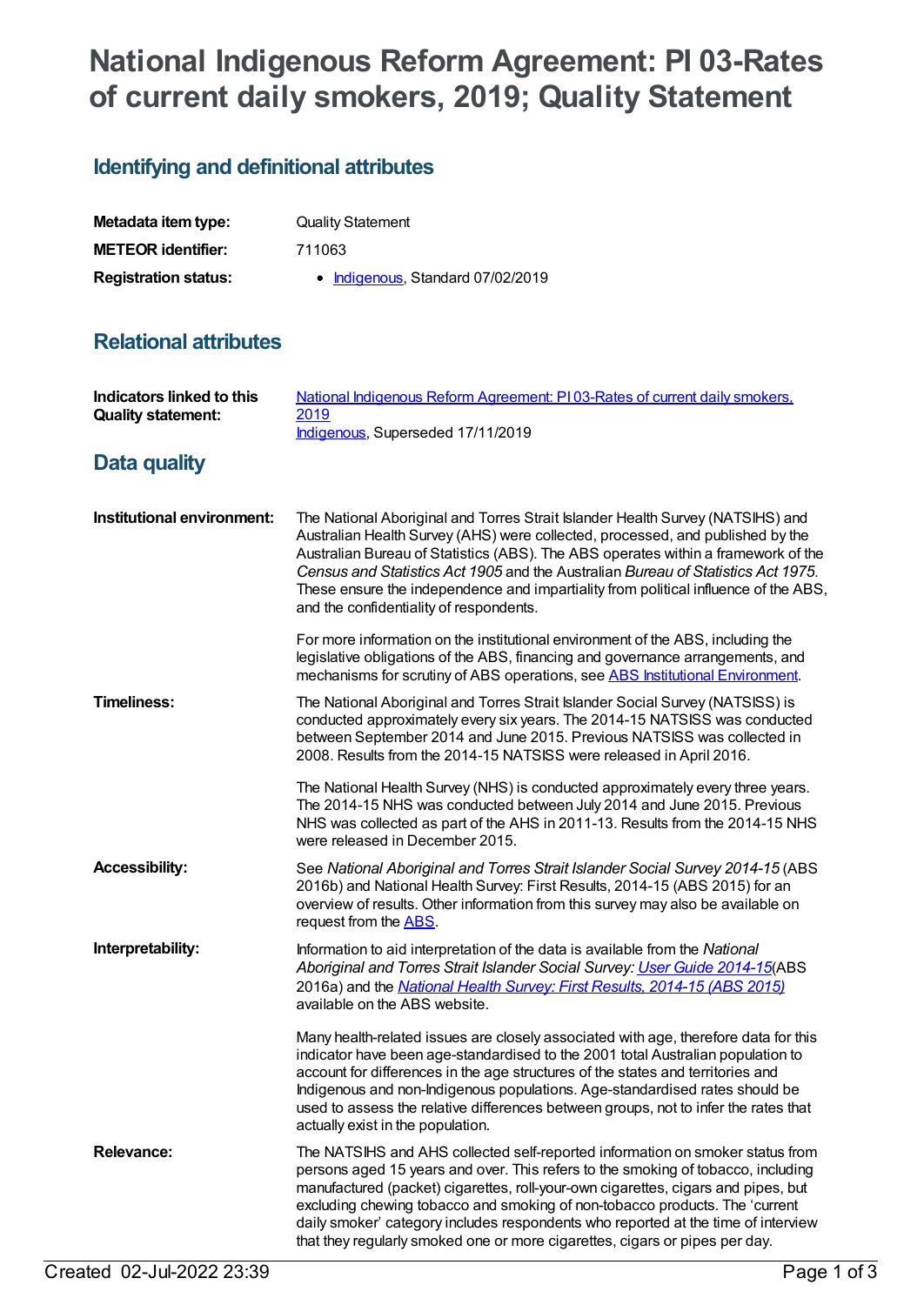| <b>Accuracy:</b> | The Australian Aboriginal and Torres Strait Islander Health Survey (AATSIHS) was<br>conducted in all states and territories, including very remote areas. Non-private<br>dwellings such as hotels, motels, hospitals, nursing homes and short-stay caravan<br>parks were excluded from the survey. The final response rate for the 2012-13<br>NATSIHS component was 80.2%. Results are weighted to account for non-<br>response.                                                                                                                                                                                                       |
|------------------|----------------------------------------------------------------------------------------------------------------------------------------------------------------------------------------------------------------------------------------------------------------------------------------------------------------------------------------------------------------------------------------------------------------------------------------------------------------------------------------------------------------------------------------------------------------------------------------------------------------------------------------|
|                  | The AHS was conducted in all states and territories, excluding very remote areas.<br>Non-private dwellings such as hotels, motels, hospitals, nursing homes and short-<br>stay caravan parks were also not included in the survey. The exclusion of persons<br>usually residing in very remote areas has only a minor effect on estimates for<br>individual states and territories, except for the Northern Territory where such<br>persons make up approximately 23% of the population. The response rate for the<br>2011-12 Core component was 81.6%. Results are weighted to account for non-<br>response.                          |
|                  | As data are drawn from a sample survey, data for the indicator are subject to<br>sampling error. Sampling error occurs because only a small proportion of the<br>population is used to produce estimates that represent the whole population.<br>Sampling error can be reliably estimated as it is calculated based on the scientific<br>methods used to design surveys. Rates should be considered with reference to<br>their Relative Standard Error (RSE). Estimates with RSEs between 25% and 50%<br>should be used with caution. Estimates with RSEs greater than 50% are generally<br>considered too unreliable for general use. |
|                  | For the non-Indigenous population, data for Northern Territory for 2007-08 should<br>be used with caution due to large RSEs resulting from the small sample size for the<br>Northern Territory in 2007-08.                                                                                                                                                                                                                                                                                                                                                                                                                             |
|                  | For the non-Indigenous population, RSEs for adult smoking rates for remote areas<br>are mostly greater than 25% and should either be used with caution or are<br>considered too unreliable for general use.                                                                                                                                                                                                                                                                                                                                                                                                                            |
| Coherence:       | The methods used to construct the indicator are consistent and comparable with<br>other collections and with international practice. The NATSISS and NHS collected a<br>range of other health-related information that can be analysed in conjunction with<br>smoker status.                                                                                                                                                                                                                                                                                                                                                           |
|                  | Other non-ABS collections, such as the National Drug Strategy Household Survey<br>(NDSHS), report estimates of smoker status. Results from the recent NDSHS in<br>2013 show slightly lower estimates for current daily smoking than in the 2014-15<br>NHS. These differences may be due to the greater potential for non-response bias<br>in the NDSHS and the differences in collection methodology.                                                                                                                                                                                                                                  |
| Data products    |                                                                                                                                                                                                                                                                                                                                                                                                                                                                                                                                                                                                                                        |

**Implementation start date:** 25/01/2017

#### **Source and reference attributes**

| <b>Submitting organisation:</b> | <b>Australian Bureau of Statistics</b>                                                                                                    |
|---------------------------------|-------------------------------------------------------------------------------------------------------------------------------------------|
| Reference documents:            | ABS (Australian Bureau of Statistics) 2015. National Health Survey: First Results,<br>2014-15, ABS Cat. no. 4363.0.55.001, Canberra: ABS. |
|                                 | ABS 2016a. National Aboriginal and Torres Strait Islander Social Survey: User<br>Guide, 2014-15. ABS Cat. no. 4720.0. Canberra: ABS.      |
|                                 | ABS 2016b. National Aboriginal and Torres Strait Islander Social Survey 2014-15.<br>ABS Cat. no. 4714.0. Canberra: ABS.                   |

### **Relational attributes**